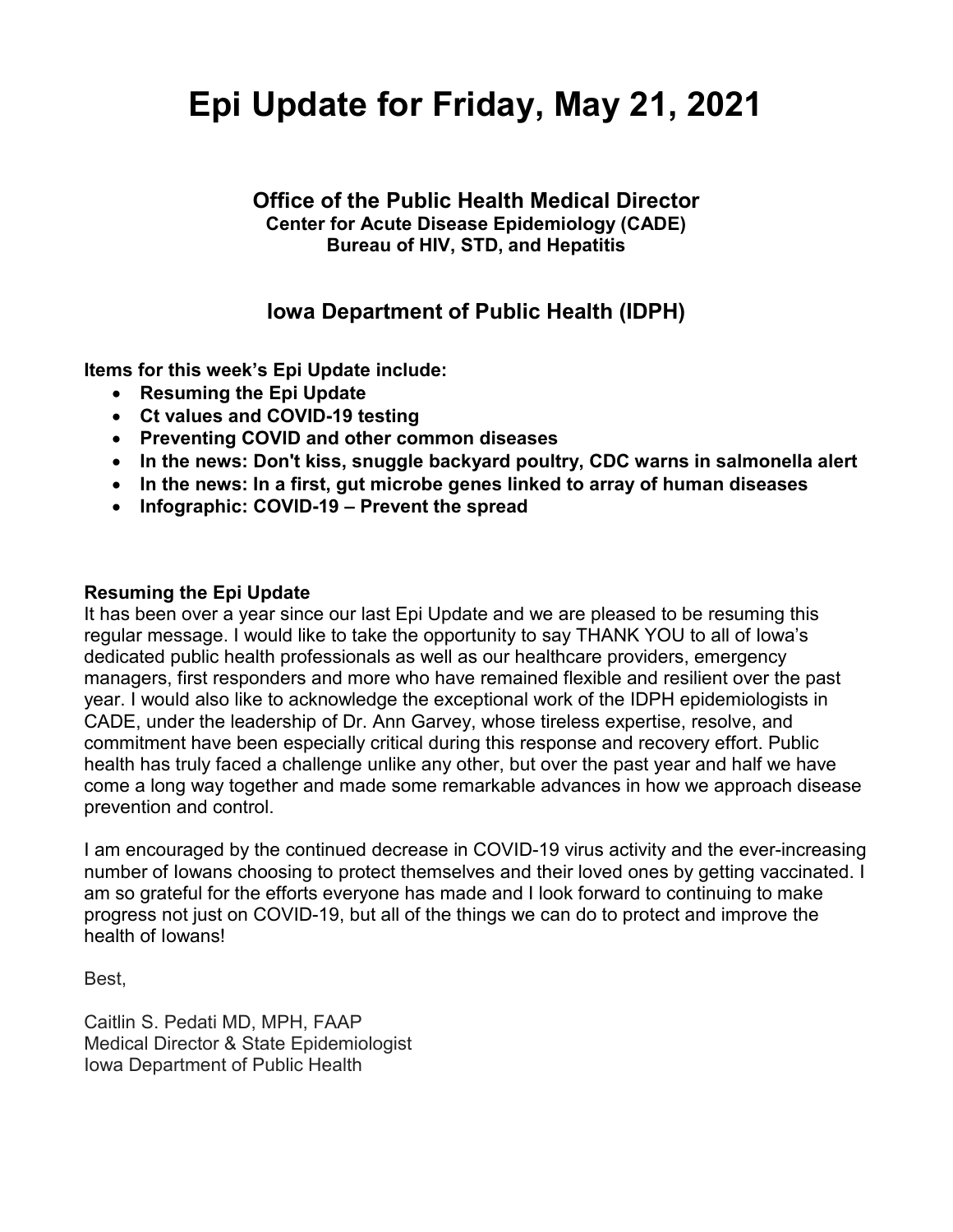# **Ct values and COVID-19 testing**

Ct values are an output in PCR tests. It has been suggested that the Ct value can be used as an indicator of the amount of SARS-CoV-2 RNA present in the sample. However, attempting to link specific Ct values to particular amounts of RNA present can be misleading and erroneous. The Ct value does not alone directly correlate to a positive or negative result – it is only one portion of the analysis. Ct values are also impacted by the quality of the sample collected. A poorly collected sample may give a lower than actual Ct value.

Reporting Ct values is not currently a recommended practice or even considered useful by national testing standards. Notably, the Association of Public Health Laboratories, CDC, and the College of American Pathologists all state that Ct values should not be reported because of variations in sample collection and testing. Some manufacturers do not provide a Ct value, only the interpretation of the result. From the perspective of many clinical laboratory scientists, this approach to COVID-19 testing is preferable because it reduces the risk of human error and standardizes the interpretation of the data.

For more information, visit the links below from CDC, the Association of Public Health Laboratories, and the Infectious Disease Society of America:

- [www.cdc.gov/coronavirus/2019-ncov/lab/faqs.html#Interpreting-Results-of-Diagnostic-](http://www.cdc.gov/coronavirus/2019-ncov/lab/faqs.html#Interpreting-Results-of-Diagnostic-Tests)**[Tests](http://www.cdc.gov/coronavirus/2019-ncov/lab/faqs.html#Interpreting-Results-of-Diagnostic-Tests)**
- [research.uiowa.edu/sites/research.uiowa.edu/files/aphl-covid19-ct-values.pdf](http://research.uiowa.edu/sites/research.uiowa.edu/files/aphl-covid19-ct-values.pdf)
- [research.uiowa.edu/sites/research.uiowa.edu/files/ct\\_value\\_cap\\_summary.pdf](https://research.uiowa.edu/sites/research.uiowa.edu/files/ct_value_cap_summary.pdf)

# **Preventing COVID and other common diseases**

As COVID-19 cases continue to decrease and people start to resume regular activities, IDPH is seeing an increase in once-common respiratory and gastrointestinal illnesses. While it is normal to see enteric and certain respiratory illness at this time of year, the near absence of many diseases (e.g., influenza and norovirus) during the pandemic was likely due in part to the safer behaviors many of us practiced.

It is important to remember the same behaviors that helped to reduce COVID-19 transmission also work to prevent many other infections:

- Wash your hands after going to the bathroom, before preparing food, and before eating to reduce the risk of spread of a number of bacteria and viruses
- Stay home when you are sick to prevent spreading your illness to others
- Clean frequently touched surfaces that might be contaminated with germs
- Cover coughs and sneezes

IDPH understands the importance of social support and recreation to not only prevent illness, but to promote wellness. Please remember to resume these activities safely.

For information on how to prevent common diseases, visit [idph.iowa.gov/cade.](https://idph.iowa.gov/cade)

**In the news: Don't kiss, snuggle backyard poultry - CDC warns in salmonella alert** [www.nbcnews.com/news/us-news/don-t-kiss-or-snuggle-backyard-poultry-cdc-warns](http://www.nbcnews.com/news/us-news/don-t-kiss-or-snuggle-backyard-poultry-cdc-warns-salmonella-n1268083)[salmonella-n1268083](http://www.nbcnews.com/news/us-news/don-t-kiss-or-snuggle-backyard-poultry-cdc-warns-salmonella-n1268083)

**In the news: In a first, gut microbe genes linked to array of human diseases** [hms.harvard.edu/news/gut-check](https://hms.harvard.edu/news/gut-check)